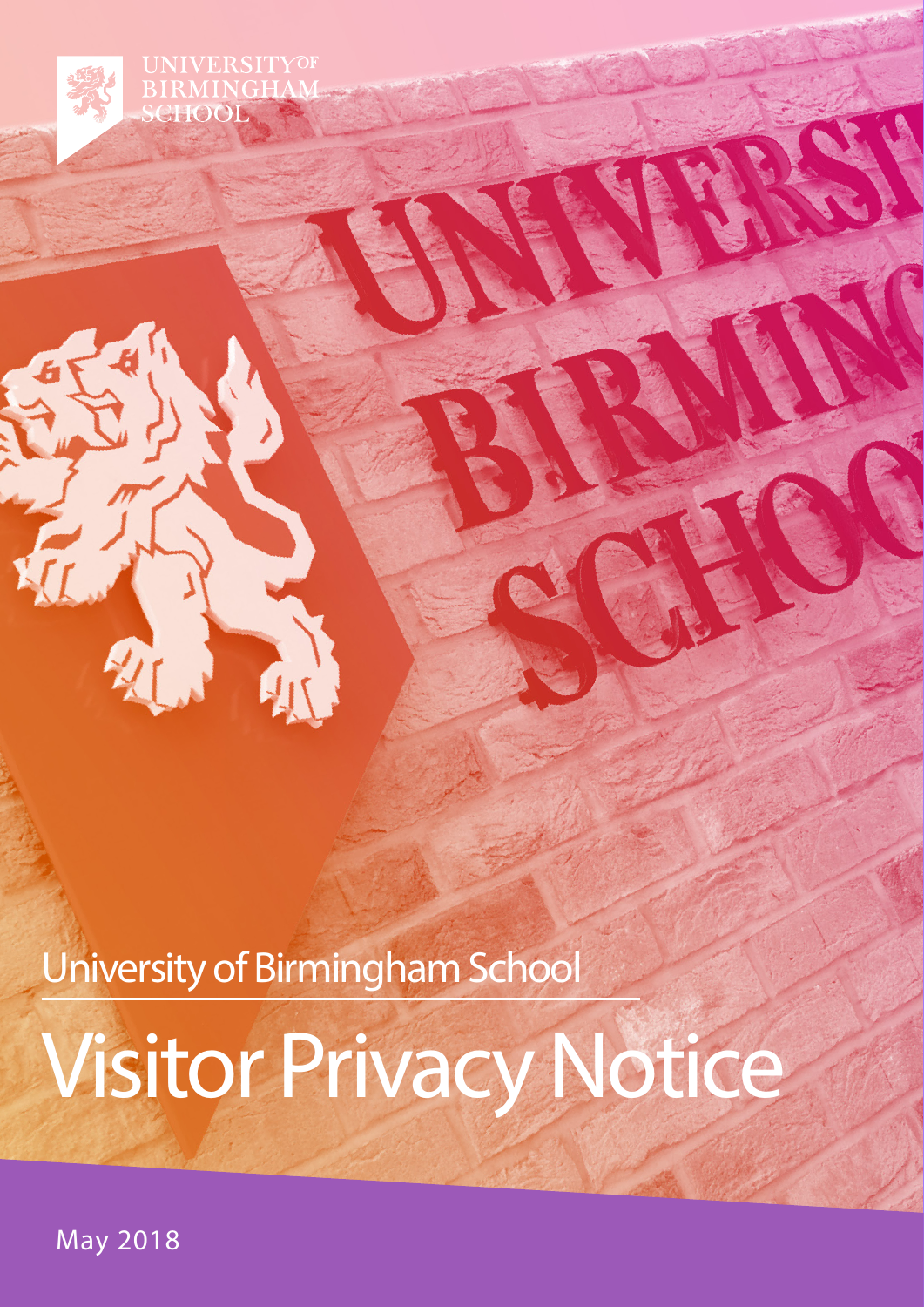

# **University of Birmingham School**

# **Privacy notice for visitors to the School site**

Under data protection law, individuals have a right to be informed about how the school uses any personal data that we hold about them. We comply with this right by providing 'privacy notices' (sometimes called 'fair processing notices') to individuals where we are processing their personal data.

This privacy notice explains how we collect, store and use personal data about **visitors**.

We, University of Birmingham School, 12 Weoley Park Road, Birmingham, B29 6QU, are the 'data controller' for the purposes of data protection law.

Our data protection officer is Craig Stilwell (see 'Contact us' below).

## **The personal data we hold**

Personal data that we may collect, use, store and share (when appropriate) about visitors includes, but is not restricted to:

- Contact details, contact preferences, date of birth, identification documents, car registrations
- Safeguarding information
- Photographs
- CCTV images captured in school

#### **W hy we use this data**

We use this data to:

- Protect pupil welfare
- Protect the school buildings and site
- Protect the safety of visitors to our school
- Assess the quality of our services
- Carry out research
- Comply with the law regarding data sharing
- Share details of things happening in school with a wider audience

#### **Our legal basis for using this data**

We only collect and use visitors' personal data when the law allows us to. Most commonly, we process it where:

- We need to comply with a legal obligation
- We need it to perform an official task in the public interest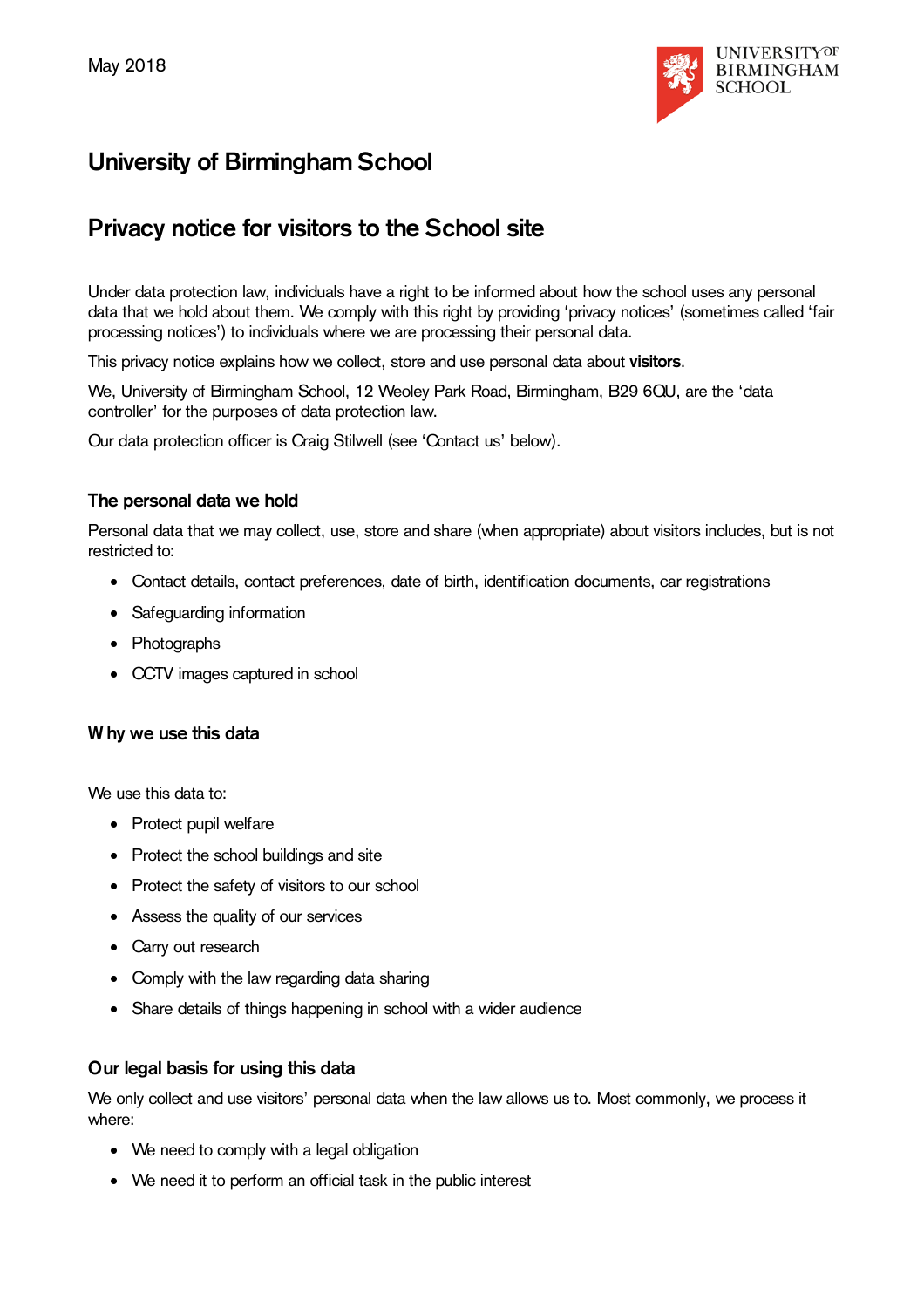Less commonly, we may also process visitors' personal data in situations where:

- We have obtained consent to use it in a certain way
- We need to protect the individual's vital interests (or someone else's interests)

Where we have obtained consent to use visitors' personal data, this consent can be withdrawn at any time. We will make this clear when we ask for consent, and explain how consent can be withdrawn.

Some of the reasons listed above for collecting and using visitors' personal data overlap, and there may be several grounds which justify our use of this data.

## **Collecting this information**

While the majority of information we collect about visitors is mandatory, there is some information that can be provided voluntarily.

Whenever we seek to collect information from you, we make it clear whether providing it is mandatory or optional. If it is mandatory, we will explain the possible consequences of not complying.

#### **How we store this data**

We keep personal information about visitors while they are attending our school. We may also keep it beyond their attendance at our school if this is necessary in order to comply with our legal obligations. Our record retention schedule sets out how long we keep information.

A copy of our record retention schedule is available on request, free-of-charge, by calling the School on 0121 796 5000.

#### **Data sharing**

We do not share information about visitors with any third party without consent unless the law and our policies allow us to do so.

Where it is legally required, or necessary (and it complies with data protection law) we may share personal information about visitors with:

- The Department for Education to meet our legal obligations
- Our regulator Ofsted to comply with our legal obligations
- Suppliers and service providers to enable them to provide the service we have contracted them for, such as our visitor management system
- Financial organisations to ensure we are meeting our legal obligations as regards the way in which we spend the school budget
- Central and local government to meet our legal obligations
- Our auditors to ensure we are spending the school budget in a proper manner and meet our legal obligations
- Survey and research organisations, including the University of Birmingham to ensure we are continually able to respond to feedback and research and improve what we do as a result
- Security organisations to ensure the safety and welfare of pupils, staff and visitors
- Professional advisers and consultants to ensure the smooth running of the school
- Police forces, courts, tribunals as and when needed, to meet any legal obligations and to ensure the safety of the whole school community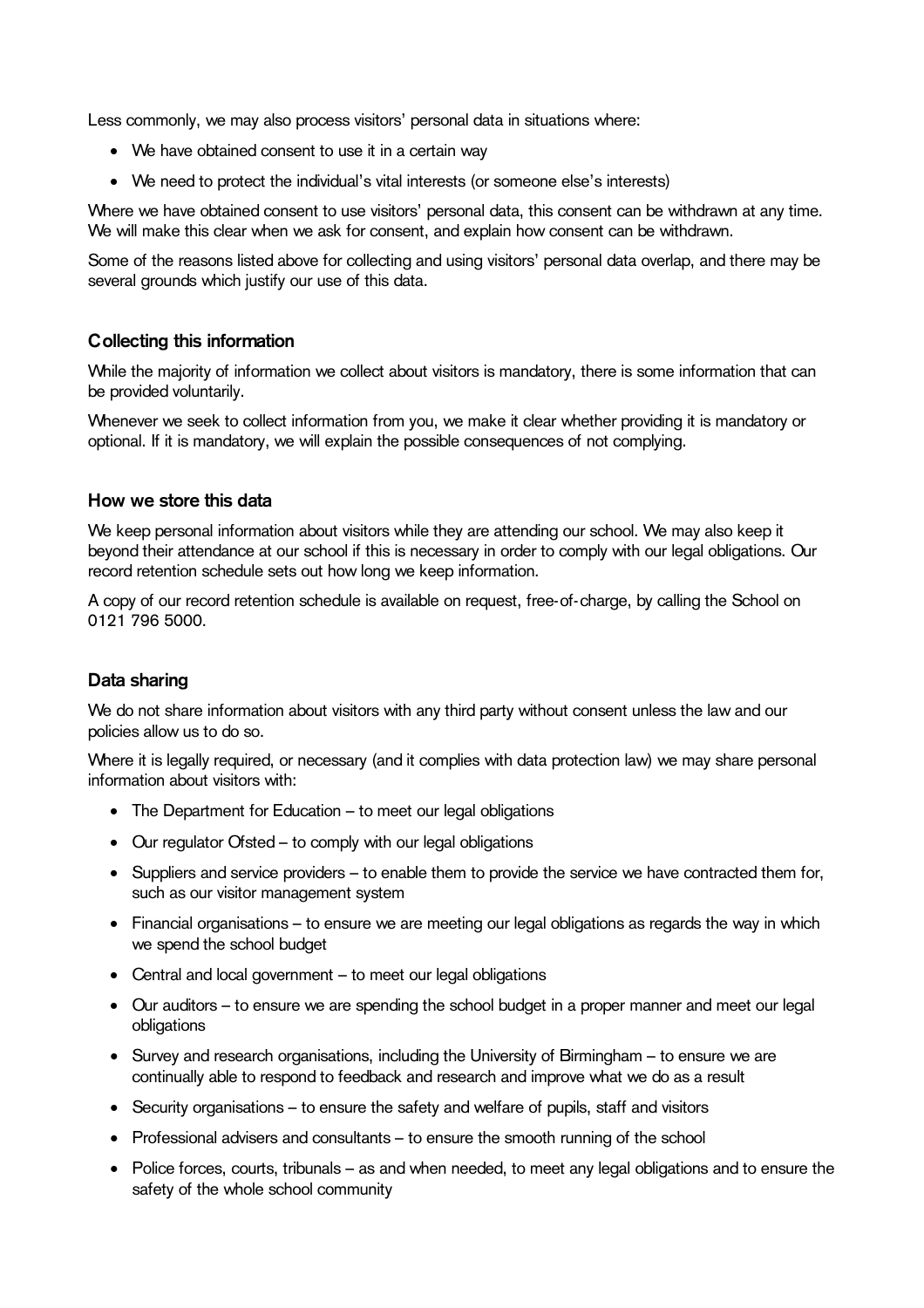#### **Transferring data internationally**

Where we transfer personal data to a country or territory outside the European Economic Area, we will do so in accordance with data protection law.

## **Visitors' rights regarding personal data**

Individuals have a right to make a **'subject access request'** to gain access to personal information that the school holds about them.

If you make a subject access request, and if we do hold information about you, we will:

- Give you a description of it
- Tell you why we are holding and processing it, and how long we will keep it for
- Explain where we got it from, if not from you
- Tell you who it has been, or will be, shared with
- Let you know whether any automated decision-making is being applied to the data, and any consequences of this
- Give you a copy of the information in an intelligible form

Individuals also have the right for their personal information to be transmitted electronically to another organisation in certain circumstances.

If you would like to make a request please contact our data protection officer.

#### **Other rights**

Under data protection law, individuals have certain rights regarding how their personal data is used and kept safe, including the right to:

- Object to the use of personal data if it would cause, or is causing, damage or distress
- Prevent it being used to send direct marketing
- Object to decisions being taken by automated means (by a computer or machine, rather than by a person)
- In certain circumstances, have inaccurate personal data corrected, deleted or destroyed, or restrict processing
- Claim compensation for damages caused by a breach of the data protection regulations

To exercise any of these rights, please contact our data protection officer.

#### **Complaints**

We take any complaints about our collection and use of personal information very seriously.

If you think that our collection or use of personal information is unfair, misleading or inappropriate, or have any other concern about our data processing, please raise this with us in the first instance.

To make a complaint, please contact our data protection officer.

Alternatively, you can make a complaint to the Information Commissioner's Office:

• Report a concern online at<https://ico.org.uk/concerns/>